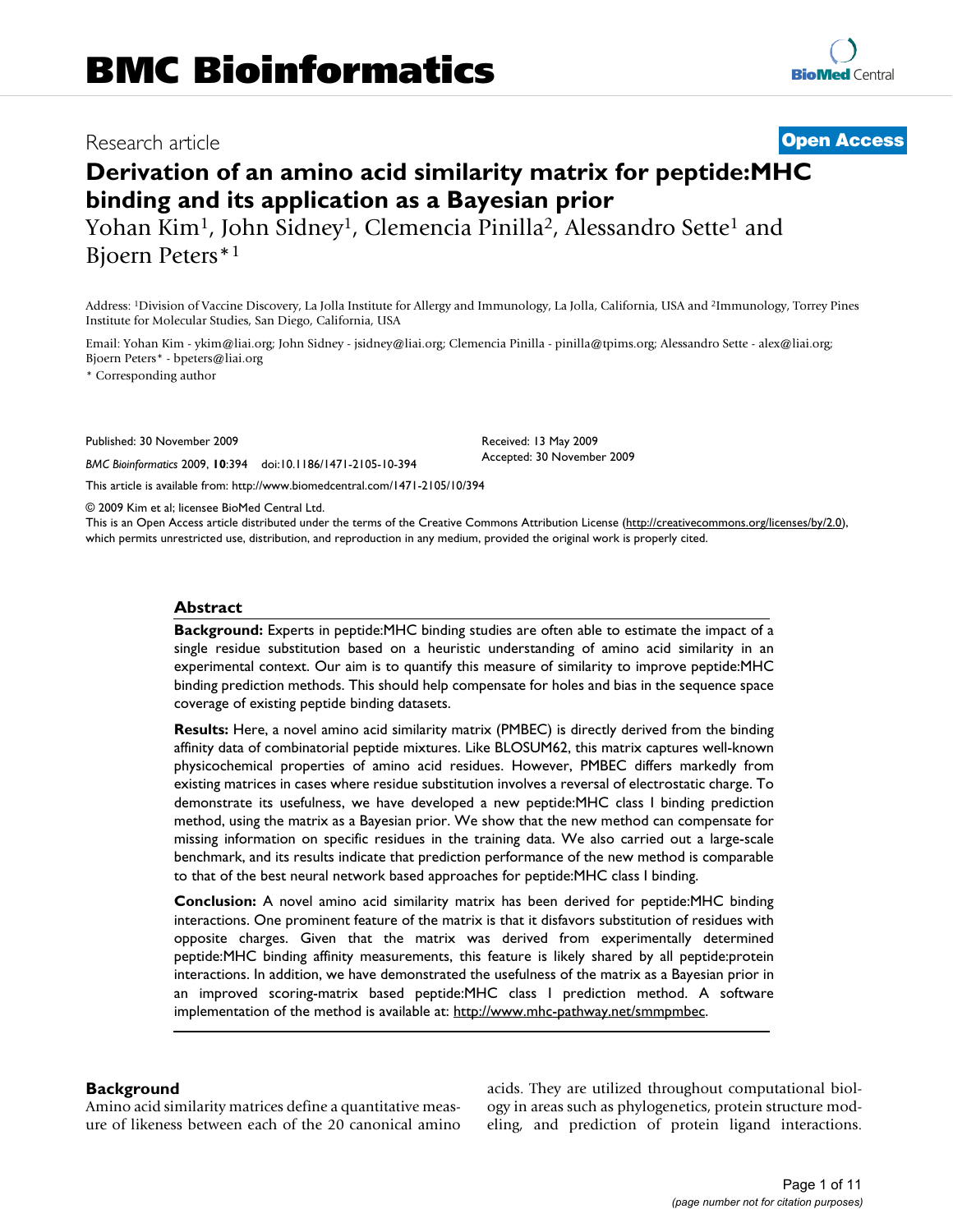Depending on the application, different measures of similarity are appropriate. For example, the commonly used PAM and BLOSUM matrices [1,2] have been built based on the frequencies of amino acid substitutions observed in aligned protein sequences. This measure, routinely used in programs such as BLAST [3], represents both evolutionary and functional similarity between amino acids.

Our group has been interested in amino acid similarity in the context of peptides binding to proteins. Given binding data for several peptide ligands, the challenge is to predict the affinity of any peptide of arbitrary sequence. Our specific interest is in peptide binding to proteins involved in antigen processing and presentation, such as the TAP transporter [4,5] and MHC molecules. In recent largescale benchmark studies, the best performing prediction method for peptide:MHC class I binding is the NetMHC artificial neural network, outperforming linear methods such as SMM [6,7]. NetMHC is trained using a BLOSUM matrix based encoding of peptide sequences [8-13]. This provides the neural network with information on amino acid similarity, and allows it to predict the impact of residues on binding that are not represented in the training set.

In this study, we tested the hypothesis that amino acid similarity in the context of peptide binding to MHC molecules is distinct from previously defined metrics. We further examined if this similarity measure can be used to improve peptide:MHC binding predictions, and if incorporating it into the SMM approach can close the gap in prediction quality to NetMHC.

## **Results**

#### *Combinatorial peptide library binding affinity data*

A library of combinatorial peptide mixtures was used to measure the binding affinity contribution of each residue in a 9-mer peptide to an MHC molecule. The library contains mixtures of 9-mer peptides all sharing the same residue type at one position, while the remaining positions are allowed to sample all residue types. For instance, 'XAXXXXXXX' represents a mixture of peptides with an Alanine at position P2, and any one of the possible residues at the remaining positions. A total of 180 mixtures covering 20 residue types in all positions of a 9-mer peptide were synthesized, and tested for binding to 24 MHC class I molecules listed in the methods section. Thus, a total of 180  $\times$  24 = 4320 binding affinities in terms of IC<sub>50</sub> values were measured (Additional file 1: Dataset S1). We then transformed these values to approximate a relative binding energy contribution of an amino acid *aa* at peptide position *pos* for a given *MHC* molecule:

$$
\Delta E_{aa,pos,MHC} = \log(IC50_{aa,pos,MHC}) - \frac{1}{20} \sum_{aa'} \log(IC50_{aa',pos,MHC})
$$

#### *Building the peptide:MHC binding energy covariance (PMBEC) matrix*

To quantify how similar two amino acids *aa* and *aa'* are in the context of peptide:MHC binding, covariance of their relative binding energy contributions, Δ*Eaa*, *pos*, *MHC* and <sup>Δ</sup>*Eaa*', *pos*, *MHC*, was calculated as follows:

$$
cov(aa,aa') = \frac{1}{24*9} \sum_{MHC=1}^{24} \sum_{pos=1}^{9} \left( \Delta E_{aa,pos,MHC} - \Delta E_{aa} \right) \left( \Delta E_{aa',pos,MHC} - \Delta E_{aa'} \right)
$$

Variables Δ*Eaa* and Δ*Eaa*' are averages over all positions and MHC molecules for amino acids *aa* and *aa'*, respectively. These covariance values define the **Peptide:MHC Binding Energy Covariance (PMBEC) Matrix**. A positive covariance between two residues indicates that, on average, they contribute similarly to binding free energy in different environments. Conversely, a negative covariance indicates that when one residue contributes favorably to binding, the other contributes unfavorably. Figure 1 shows the PMBEC matrix, which is symmetric and has dimensions of 20 × 20. The matrix is also provided as a text file (Additional file 2: Dataset S2). Clustering amino acids based on their covariances resulted in amino acid groupings similar to their classically known physicochemical properties: aromatic (W, F, and Y); hydrophobic (L, I, V, and M); acidic (D and E); basic (R, H, and K); small (G, A, and P); small and polar (S and T); and polar (N and Q). This indicated that the PMBEC matrix was in agreement with existing heuristic groupings of amino acids.

#### *Comparing the PMBEC matrix to previously established measures of amino acid similarity*

Numerous amino acid similarity matrices have been published to date. Some of more prominent matrices such as BLOSUM series have been, in fact, used in peptide:MHC binding predictions to represent peptide sequences, despite fundamental differences in context of their use [13]. Apparent success of their use indicates that it is worthwhile to investigate how similar the PMBEC matrix is to these matrices.

Toward this end, we retrieved all 135 matrices out of 141 without missing entries from the AA Index Database [14], centered these matrices, and calculated their Pearson's correlation coefficients with respect to the PMBEC matrix (See Methods for details). Table 1 lists the 10 matrices from the AA Index database that are most similar to the PMBEC matrix. In the table, BLOSUM50 has the highest correlation coefficient of 0.64, followed by OPTIMA, Johnson & Overington, BLOSUM62, and BLOSUM80, among others. OPTIMA was derived by optimizing a matrix to distinguish between remote homologues and non-homologues. The Johnson & Overington matrix was derived from a tabulation of amino acid substitutions observed in sequences that were aligned using three- <sup>Δ</sup>*E IC IC aa pos MHC aa pos MHC aa pos MHC*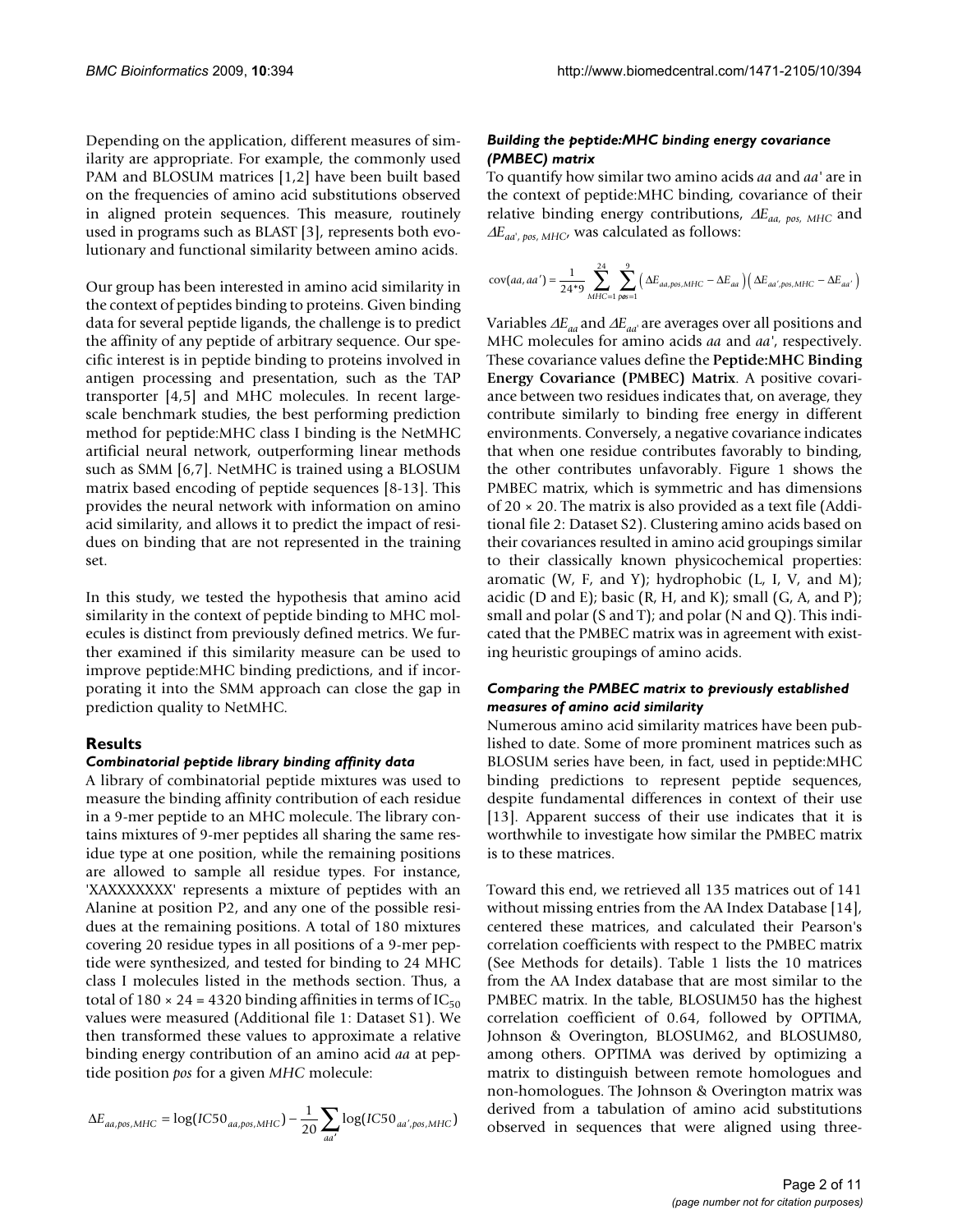| w        | F                                                                                                                         |                 |                 | ν                       |                 | м       | c              | D                       | Е               | G       | А        | P               | н              | Κ                                              | R                 | s            |         | N              | Q       |    |
|----------|---------------------------------------------------------------------------------------------------------------------------|-----------------|-----------------|-------------------------|-----------------|---------|----------------|-------------------------|-----------------|---------|----------|-----------------|----------------|------------------------------------------------|-------------------|--------------|---------|----------------|---------|----|
| 0.19     | 0.06                                                                                                                      | 0.08            | 0.00            | $-0.03$                 | $-0.01$         | 0.02    | 0.04           | 0.00                    | $-0.01$         | $-0.02$ | $-0.13$  | $-0.05$         | 0.01           | $-0.06$                                        | $-0.06$           | $-0.04$      | $-0.03$ | 0.03           | $-0.01$ | W  |
| 0.06     | 0.26                                                                                                                      | 0.09            | 0.06            | $-0.02$                 | 0.05            | 0.03    | 0.03           | $-0.02$                 | $-0.01$         | 0.001   | $-0.05$  | $-0.09$         | $-0.01$        | $-0.05$                                        | $-0.06$           | $-0.09$      | $-0.08$ | $-0.02$        | $-0.09$ |    |
| 0.081    | 0.091                                                                                                                     | 0.24            | $-0.02$         | $-0.04$                 | $-0.01$         | 0.01    | 0.01           | $-0.02$                 | $-0.02$         | $-0.02$ | $-0.07$  | $-0.09$         | 0.04           | 0.001                                          | 0.01              | $-0.06$      | $-0.05$ | 0.001          | $-0.05$ |    |
| 0.001    | 0.06                                                                                                                      | $-0.02$         | 0.28            | 0.09                    | 0.09            | 0.06    | 0.00           | $-0.03$                 | $-0.01$         | $-0.02$ | 0.001    | $-0.04$         | $-0.09$        | $-0.04$                                        | $-0.11$           | $-0.06$      | $-0.03$ | $-0.06$        | $-0.06$ |    |
| $-0.03$  |                                                                                                                           | $-0.02$ $-0.04$ | 0.09            | 0.17                    | 0.05            | $-0.01$ |                | $-0.02$ $-0.02$ $-0.01$ |                 | $-0.01$ | 0.08     | 0.02            |                | $-0.09$ $-0.04$ $-0.09$                        |                   | $-0.01$      |         | $0.05$ $-0.04$ | $-0.03$ |    |
| $-0.01$  | 0.05                                                                                                                      | $-0.01$         | 0.09            | 0.05                    | 0.16            | 0.08    | $-0.02$        | $-0.03$                 | 0.00            | $-0.03$ | $-0.04$  | $-0.05$         |                | $-0.04$ $-0.02$                                | $-0.07$           | $-0.06$      | $-0.03$ | $-0.01$        | 0.00    |    |
| 0.02     | 0.03                                                                                                                      | 0.01            | 0.06            | $-0.01$                 | 0.08            |         | $0.16$ $-0.02$ | $-0.02$                 | $-0.02$         | $-0.03$ |          | $-0.07$ $-0.09$ | 0.001          |                                                | -0.01 -0.03 -0.03 |              | $-0.05$ | 0.01           | 0.00    |    |
| 0.04     | 0.03                                                                                                                      | 0.01            | 0.00            | $-0.02$                 | $-0.02$         | $-0.02$ | 0.10           | 0.01                    | 0.01            | 0.01    |          |                 |                | $0.01$ $-0.01$ $-0.01$ $-0.05$ $-0.05$ $-0.02$ |                   |              | $-0.02$ | 0.00           | $-0.03$ |    |
| 0.00     | $-0.02$                                                                                                                   | $-0.02$         |                 | $-0.03$ $-0.02$         | $-0.03$         | $-0.02$ | 0.01           | 0.16                    | 0.07            | $-0.01$ | $-0.02$  |                 | $0.04$ $-0.02$ | $-0.06$                                        | $-0.06$ $-0.01$   |              | 0.01    | 0.02           | 0.00    |    |
| $-0.01$  |                                                                                                                           | $-0.01$ $-0.02$ | $-0.01$         | $-0.01$                 | 0.00            | $-0.02$ | 0.01           | 0.07                    | 0.13            | $-0.01$ | 0.00     |                 |                | $0.02$ -0.03 -0.07 -0.07                       |                   | $-0.02$      | $-0.01$ | 0.01           | 0.03    |    |
| $-0.02$  |                                                                                                                           | $0.00$ $-0.02$  | $-0.02$         | $-0.01$                 | $-0.03$         | $-0.03$ | 0.01           | $-0.01$                 | $-0.01$         | 0.12    | 0.04     | 0.01            | l -0.03 l      | $-0.01$                                        | $-0.02$           | 0.03         | 0.01    | 0.00           | 0.00    | G  |
| $-0.13$  |                                                                                                                           | $-0.05$ $-0.07$ | 0.00            | 0.08                    | $-0.04$         | $-0.07$ | 0.01           | $-0.02$                 | 0.00            | 0.04    | 0.32     | 0.08            |                | $-0.08$ $-0.01$                                | $-0.01$           | 0.04         | 0.05    | $-0.09$        | $-0.05$ |    |
| $-0.051$ | $-0.09$                                                                                                                   | $-0.09$         | $-0.04$         | 0.02                    | $-0.05$         | $-0.09$ | $-0.01$        | 0.04                    | 0.02            | 0.01    | 0.08     | 0.35            | $-0.07$        | $\vert$ -0.05                                  | $-0.04$           | $-0.01$      | 0.02    | $-0.01$        | 0.05    |    |
| 0.01     | $-0.01$                                                                                                                   | 0.04            | $-0.091$        | $-0.09$                 | $-0.04$         | 0.00    | $-0.01$        | $-0.02$                 | $-0.03$         | $-0.03$ | $-0.081$ | $-0.07$         | 0.21           | 0.08                                           | 0.11              | 0.01         | $-0.02$ | 0.04           | $-0.01$ | н  |
| $-0.06$  | $-0.05$                                                                                                                   | 0.001           |                 | $-0.04$ $-0.04$ $\cdot$ | $-0.02$         | $-0.01$ | $-0.05$        | $-0.06$                 | $-0.07$         | $-0.01$ |          | $-0.01$ $-0.05$ | 0.08           | 0.27                                           | 0.22              | 0.00         | $-0.03$ | $-0.03$        | $-0.03$ | Κ. |
| $-0.06$  | $-0.06$                                                                                                                   | 0.01            | $-0.11$         | $-0.09$                 | $-0.07$         | $-0.03$ | $-0.05$        | $-0.06$                 | $-0.07$         | $-0.02$ |          | $-0.01$ $-0.04$ | 0.11           | 0.22                                           | 0.39              | 0.02         | $-0.04$ | $-0.03$        | 0.01    |    |
| $-0.04$  | $-0.09$                                                                                                                   | $-0.06$         | $-0.06$         | $-0.01$                 | $-0.06$         | $-0.03$ | $-0.02$        |                         | $-0.01$ $-0.02$ | 0.03    | 0.04     | $-0.01$         | 0.01           | 0.001                                          | 0.02              | 0.16         | 0.08    | 0.02           | 0.04    |    |
| $-0.03$  | $-0.08$                                                                                                                   |                 | $-0.05$ $-0.03$ | 0.051                   | $-0.03$         | $-0.05$ | $-0.02$        | 0.01                    | $-0.01$         | 0.01    | 0.05     | 0.02            | $-0.02$        | $-0.03$                                        |                   | $-0.04$ 0.08 | 0.14    | 0.00           | 0.03    |    |
| 0.03     | $-0.02$                                                                                                                   | 0.00            | $-0.06$         |                         | $-0.04$ $-0.01$ | 0.01    | 0.00           | 0.02                    | 0.01            | 0.00    |          | $-0.09$ $-0.01$ |                | $0.04$ $-0.03$                                 | $-0.03$           | 0.02         | 0.00    | 0.15           | 0.04    |    |
|          | -0.01 <del>-0.09</del> -0.05 -0.06 -0.03 0.00 -0.03 0.00 -0.03 0.00 0.03 0.00 -0.05 0.05 0.01 -0.03 0.01 0.04 0.03 0.04 0 |                 |                 |                         |                 |         |                |                         |                 |         |          |                 |                |                                                |                   |              |         |                | 0.18    |    |

#### Figure 1

**The peptide:MHC binding energy covariance (PMBEC) matrix**. The 20 amino acid residues are shown at the top and right. Each matrix entry corresponds to the covariance in peptide:MHC binding energies between two residues. Values greater than 0.05 indicate similarity between residues, and are colored green. Values less than -0.05 indicate dissimilarity between residues, and are colored red. Note that the diagonal values are the residue specific statistical variances (defined as the average squared values), which indicate how much the binding energies associated with the residue varies over all alleles and positions. Cysteine (C), Glycine (G), Asparagine (N), and Glutamine (Q) are relative outliers because they have no partner residue with absolute covariance > 0.05. Agglomerative clustering with complete linkage was used to group the amino acid residues, corresponding to ordering the matrix rows and columns. The distance measure between two residues aa and aa' used for clustering is (K - PMBEC(aa, aa')), where K is the maximum value in the PMBEC matrix. The resulting dendrogram on the right provides a classification of amino acids which largely corresponds to classical groupings of amino acids by physicochemical properties.

dimensional protein structures. Furthermore, BLOSUM-X matrices with increasing X (i.e. based on alignments with increasing sequence homology) decrease in similarity to PMBEC. Taken together, these observations indicate that the PMBEC matrix most strongly resembles amino acid similarity matrices that were assembled based on alignment of evolutionarily distant protein sequences.

Another observation one can make about the matrices in the table is that the PMBEC matrix falls outside the cluster of matrices that most resembles it. Specifically, in contrast to a correlation coefficient of 0.64 between PMBEC and BLOSUM50, seven out of ten matrices in the table have more than 0.93 with respect to BLOSUM50. This further adds to evidence that the PMBEC matrix is novel.

To further characterize the PMBEC matrix, we carried out additional comparisons with BLOSUM62. Figure 2 plots correlation of matrix elements between BLOSUM62 and PMBEC with a correlation of 0.62. BLOSUM62 was cho-

|  |  |  |  |  |  | Table 1: Ten most similar matrices to PMBEC out of all complete matrices from the AA Index Database. |
|--|--|--|--|--|--|------------------------------------------------------------------------------------------------------|
|  |  |  |  |  |  |                                                                                                      |

| <b>Matrix Identifier</b> | Cor. PMBEC | Cor. BLOSUM62 | <b>Description</b>        |
|--------------------------|------------|---------------|---------------------------|
| <b>HENS920104</b>        | 0.64       | 0.96          | BLOSUM50 <sup>[1]</sup>   |
| KANM000101               | 0.63       | 0.96          | OPTIMA <sub>[23]</sub>    |
| <b>JOHM930101</b>        | 0.63       | 0.87          | Johnson & Overington [24] |
| <b>HENS920102</b>        | 0.62       | 1.00          | BLOSUM62 <sup>[1]</sup>   |
| KOSJ950115               | 0.62       | 0.81          | Koshi & Goldstein [25]    |
| HENS920103               | 0.61       | 0.97          | BLOSUM80 <sup>[1]</sup>   |
| OVE 920105               | 0.61       | 0.69          | Overington et al. [26]    |
| BENS940103               | 0.61       | 0.93          | Benner et al. [27]        |
| <b>VOGG950101</b>        | 0.61       | 0.93          | Vogt et al. [28]          |
| GONG920101               | 0.61       | 0.93          | Gonnet et al. [29]        |

From the AA Index Database [14], all complete 135 amino acid similarity matrices out of 141 were downloaded and compared to PMBEC based on their Pearson's correlation coefficients in the second column. See Methods for details. Also shown are correlation coefficients with respect to BLOSUM62 in the third column.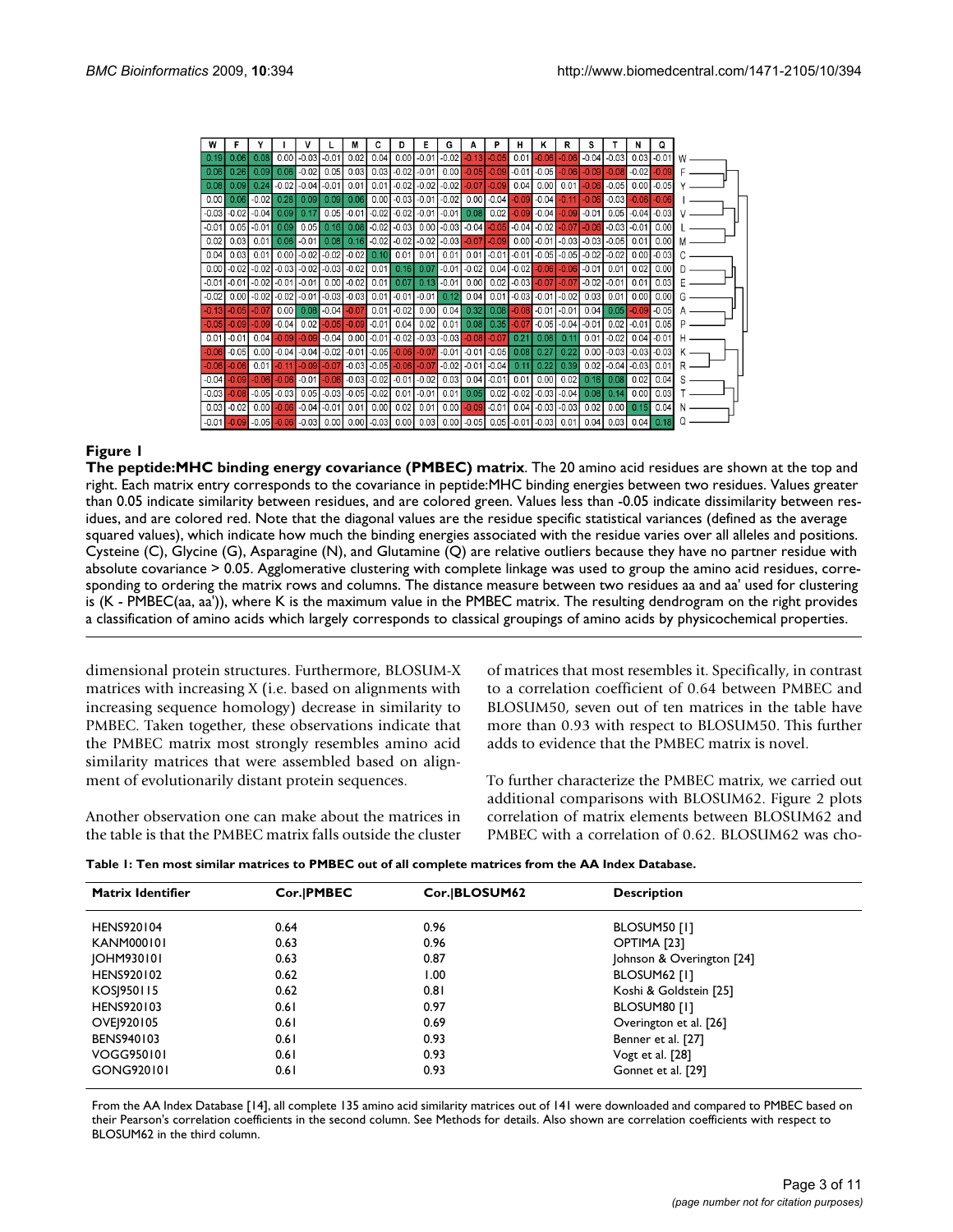



Figure 2 **A scatter plot of non-diagonal elements of PMBEC versus those of BLOSUM62**. The two matrices were centered as described in the method section.

sen because it is representative of the matrices in Table 1; it has high correlations (i.e. > 0.90) with most of the matrices in the table including BLOSUM50. Also, it is widely used in programs such as BLAST.

Accordingly, Figure 3 depicts detailed comparisons between the matrices for three residues: Serine, Glutamic acid, and Histidine. While Serine-specific amino acid similarity profiles of BLOSUM62 and PMBEC share a high correlation of 0.91, those of Glutamic acid share a relatively low correlation of 0.61. A closer look at the substitution profiles indicates that PMBEC highly disfavors substitution of oppositely charged residues, Glutamic acid (E) with Arginine (R), while BLOSUM62 is neutral. Similarly, PMBEC disfavors substitution of Glutamic acid (E) with Lysine (K), while BLOSUM62 favors this slightly. For Histidine specific profiles, we see that substitution of similarly charged residues, Histidine  $(H)$  and Lysine  $(K)/$ Arginine (R), are favored by PMBEC while BLOSUM considers them essentially neutral. Furthermore, five amino acids with the lowest correlation coefficients include Glutamic acid (E), Cysteine (C), Asparagine (N), Lysine (K), and Aspartic acid (D) (data not shown). Taken together, these observations indicate that differences between BLOSUM62 and PMBEC are most pronounced where charged residues are involved.



#### **Figure 3**

**Comparisons of amino acid similarity profiles of PMBEC and BLOSUM62**. Each amino acid profile of 20 elements was normalized to a length of 1.0 with zero mean to allow direct comparison between the two matrices. Serine-specific amino acid similarity profiles of the two matrices share a high correlation. Glutamic Acid-specific ones, however, significantly differ for the substitutions involving charged residues: (Glutamic Acid (E) -> Lysine (K)) and (Glutamic Acid (E) -> Arginine (R)).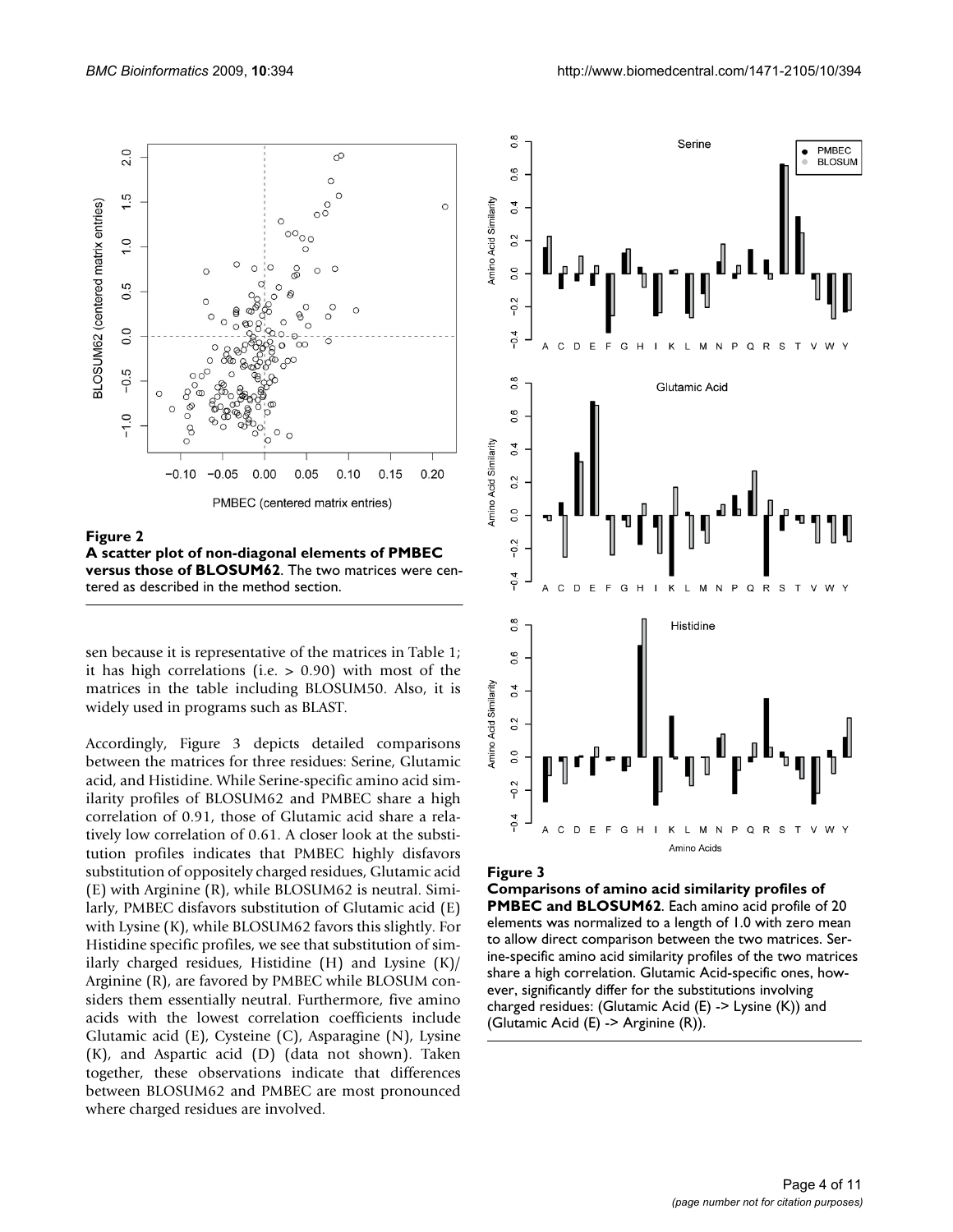In the following sections, a novel peptide:MHC binding prediction method SMMPMBEC is introduced, and its benefits are illustrated. SMMPMBEC improves upon the original SMM approach [15] by using PMBEC as a Bayesian prior. The details of how a Bayesian prior used in the SMM approach is described in the Methods section.

## *SMMPMBEC can compensate for the absence of important subset of binding data*

Peptide binding affinity measurements available for MHC class I molecules can vary from less than a hundred to thousands for each allele. Furthermore, peptide sequence space coverage in the binding data can be limited even for alleles with large data sets, due to biases when selecting peptides for binding measurements. Here, we examined how well SMMPMBEC addresses the problem of missing data. We then compared its performance to that of SMMBLOSUM, which uses BLOSUM62 as a prior.

To establish a reference point, SMM was trained on the 1869 peptide binding affinity measurements available for HLA A\*3101 [7], resulting in a 20  $\times$  9 scoring matrix. Because SMM has been shown to train an accurate model for this allele and because of the large amount of data available, we assumed that the scoring matrix closely approximated the 'true' binding specificity. The SMM matrix entries for peptide position P1 for 20 residues are shown as black bars in Figure 4. According to this scoring matrix, Lysine, Arginine, Methionine, and Histidine (K, R, M, and H) contribute the most favorable binding energies (i.e. negative values); while Aspartic acid, Glutamic acid, Proline, and Asparagine (D, E, P, and N) contribute the least favorable binding energies (i.e. positive values).

We then derived a subset from the original binding data for HLA A\*3101 such that all peptides with an Alanine at P1 were excluded. When SMM was trained on this subset, its scoring matrix gave a value of zero at P1 for residue Alanine since SMM had no information on it available from the training data. When training SMMPMBEC on this subset, its scoring matrix entry for Alanine at P1 gave a non-zero value. This step was repeated for the remaining 19 residues, and their corresponding scoring matrix entry values are shown as gray bars in Figure 4. In the figure, three out of four residues with the most favorable binding energy contribution - Arginine, Lysine, Histidine (R, K, and H) - are shared between SMM and SMMPMBEC. Similarly, three out of four residues with the least favorable binding energy contribution - Glutamic acid, Aspartic acid, and Proline (E, D, and P) - are shared between the two methods. The binding energy profiles of SMM and SMMPMBEC had a Pearson's correlation value of 0.92. Thus, these observations indicate that SMMPMBEC can infer binding energies of missing residues from those present in the binding data.



## Figure 4

**Comparison of binding contributions of 20 amino acids at position 1 of the scoring matrices generated by SMM, SMMPMBEC, and SMMBLOSUM**. SMM was trained on the 9-mer peptide binding data set (total of 1869 data points) for HLA A\*3101, yielding a single scoring matrix with dimensions  $20 \times 9$ , where the rows represent 20 residues while the columns represent 9 positions of a peptide. The scoring matrix generated by SMM serves as a reference point when binding data is well covered. SMMPMBEC and SMMBLO-SUM, on the other hand, were trained on the 20 derived data sets, each one lacking peptides containing a residue at position 1. The figure plots the scoring matrix values for the residue specified on the x-axis in the second column of the scoring matrix of SMM alongside corresponding elements from the 20 scoring matrices of SMMPMBEC and SMMBLOSUM.

When we repeated this exercise for SMM<sup>BLOSUM</sup>, resulting in a binding energy profile shown in blue in Figure 4, we saw that SMM<sup>BLOSUM</sup> can also infer binding energies of missing residues ( $r = 0.69$ ). However, approximated binding energies for Lysine (K) and Histidine (H) are sharply different between SMMPMBEC and SMMBLOSUM. The obvious benefit of using SMMPMBEC for HLA A\*3101 binding data set is by no means true for all other data sets. However, this example highlights what can be achieved with a properly tuned amino acid similarity matrix.

#### *SMMPMBEC consistently outperforms SMM over a wide range of training data set sizes*

To further compare SMMPMBEC and SMM, we tested whether SMMPMBEC can outperform SMM over a wide range of training data sizes. Figure 5 shows averaged prediction performances of SMMPMBEC and SMM trained on randomly sampled data sets for each size, all sampled from the binding data of HLA A\*1101. The allele HLA A\*1101 was chosen mainly because of its relatively large data size, thereby allowing data sampling with a wide range of data sizes. Five-fold cross validation was used for each data set sampled (See Methods). The figure shows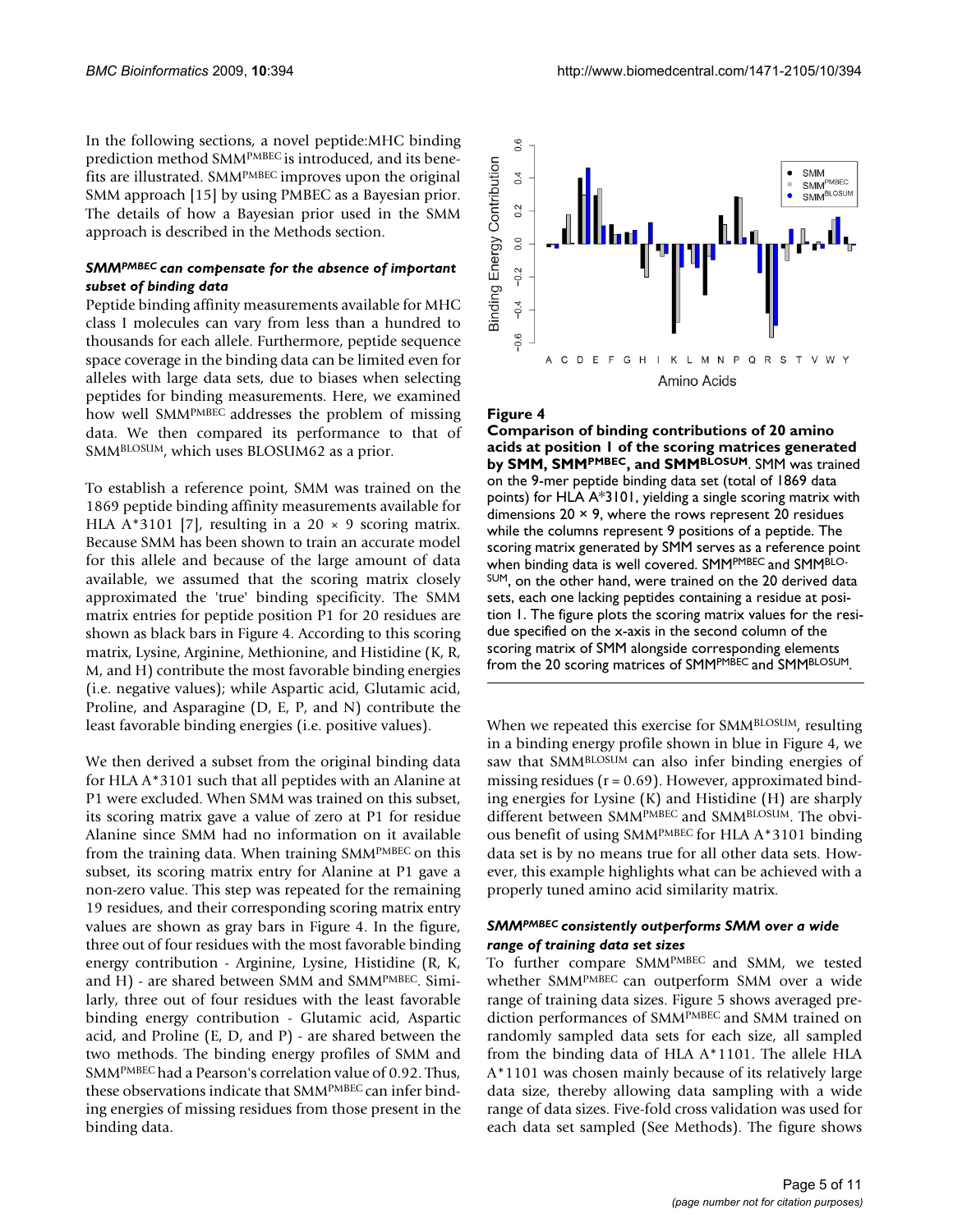

#### Prediction performances of SMMPMBEC data sets with variable am **Figure 5** ounts of peptide binding data and SMM, trained on

**Prediction performances of SMMPMBEC and SMM, trained on data sets with variable amounts of peptide binding data**. For each data set size, 20 data sets were randomly drawn from the peptide binding data of HLA A\*1101. The average AUC (Area-Under-Curve) values of the two prediction methods are plotted as a function of the dataset size.

that for small training data sets where a lack of sequence coverage is more likely, SMMPMBEC has statistically significant performance improvements over that of SMM. For example, for the data set size of 100 measurements, averaged prediction performances for SMMPMBEC and SMM are 0.860 and 0.836 respectively (p-value = 2.0E-05).

#### *Application of SMMPMBEC in peptide:MHC-I binding predictions*

Motivated by the promising performance of SMMPMBEC, we carried out a large-scale performance evaluations as described in [7], where neural network based NetMHC [13] was shown to be the best performing method, followed by SMM, which uses scoring matrices [15]. Prediction performances of SMM, SMMPMBEC, and NetMHC are shown in Table 2 for 46 alleles.

When looking at these measured prediction performances in Table 2, some precautions are in order. It has been observed earlier that accuracy of a predictor tends to increase with more training data [7]. Likewise, reliability of a predictor's accuracy also increases with more training data, because larger peptide sequence space is sampled. Thus, apparently high prediction accuracy of a predictor for Patr B\*0101, for instance, should not be taken at its face value, because the predictor was trained on relatively small training data (132 data points).

With these precautions in mind, as shown in Table 2, SMMPMBEC outperformed SMM in 39 out of 46 cases, and the average performance of SMMPMBEC was higher than

**Table 2: Prediction performances as measured by AUC values of ROC curves.**

| мнс               | Data Size | SMM       | <b>SMMPMBEC</b> | NetMHC |
|-------------------|-----------|-----------|-----------------|--------|
| H-2_Db            | 303       | 0.909     | 0.901           | 0.933  |
| H-2_Dd            | 85        | 0.813     | 0.837           | 0.925  |
| H-2_Kb            | 223       | 0.811     | 0.833           | 0.850  |
| H-2_Kd            | 176       | 0.928     | 0.931           | 0.939  |
| H-2_Kk            | 164       | 0.772     | 0.793           | 0.790  |
| H-2_Ld            | 102       | 0.932     | 0.942           | 0.977  |
| HLA_A-0101        | l 157     | 0.977     | 0.977           | 0.982  |
| HLA_A-0201        | 3089      | 0.946     | 0.946           | 0.957  |
| <b>HLA A-0202</b> | 1447      | 0.898     | 0.899           | 0.900  |
| <b>HLA_A-0203</b> | 1443      | 0.916     | 0.916           | 0.921  |
| <b>HLA_A-0206</b> | 1437      | 0.913     | 0.916           | 0.927  |
| <b>HLA A-0301</b> | 2094      | 0.927     | 0.928           | 0.937  |
| HLA_A-1101        | 1985      | 0.938     | 0.939           | 0.951  |
| HLA A-2301        | 104       | 0.793     | 0.840           | 0.852  |
| <b>HLA A-2402</b> | 197       | 0.803     | 0.801           | 0.825  |
| <b>HLA_A-2403</b> | 254       | 0.919     | 0.932           | 0.918  |
| HLA_A-2601        | 672       | 0.916     | 0.924           | 0.956  |
| <b>HLA A-2902</b> | 160       | 0.912     | 0.916           | 0.935  |
| <b>HLA A-3001</b> | 669       | 0.935     | 0.941           | 0.947  |
| <b>HLA A-3002</b> | 92        | 0.878     | 0.830           | 0.744  |
| <b>HLA A-3101</b> | 1869      | 0.925     | 0.925           | 0.928  |
| <b>HLA_A-3301</b> | l 140     | 0.923     | 0.925           | 0.915  |
| <b>HLA A-6801</b> | 14        | 0.885     | 0.885           | 0.883  |
| <b>HLA A-6802</b> | 1434      | 0.899     | 0.899           | 0.899  |
| <b>HLA A-6901</b> | 833       | 0.867     | 0.880           | 0.880  |
| <b>HLA B-0702</b> | 1262      | 0.959     | 0.960           | 0.965  |
| HLA_B-0801        | 708       | 0.932     | 0.956           | 0.955  |
| HLA_B-1501        | 978       | 0.937     | 0.940           | 0.941  |
| <b>HLA_B-1801</b> | I 18      | 0.881     | 0.880           | 0.838  |
| HLA_B-2705        | 969       | 0.936     | 0.941           | 0.938  |
| HLA_B-3501        | 736       | 0.883     | 0.889           | 0.875  |
| <b>HLA B-4002</b> | I 18      | 0.832     | 0.843           | 0.754  |
| <b>HLA B-4402</b> | 119       | 0.731     | 0.739           | 0.778  |
| HLA_B-4403        | I 19      | 0.757     | 0.753           | 0.763  |
| <b>HLA B-4501</b> | l 14      | 0.825     | 0.866           | 0.862  |
| HLA_B-5101        | 244       | 0.876     | 0.895           | 0.886  |
| HLA_B-5301        | 254       | 0.889     | 0.885           | 0.899  |
| <b>HLA B-5401</b> | 255       | 0.923     | 0.935           | 0.903  |
| <b>HLA B-5701</b> | 59        | 0.826     | 0.843           | 0.826  |
| HLA_B-5801        | 988       | 0.942     | 0.945           | 0.961  |
| Mamu_A-01         | 525       | 0.855     | 0.854           | 0.861  |
| Mamu_A-02         | 283       | 0.765     | 0.783           | 0.809  |
| Mamu_A-11         | 468       | 0.883     | 0.894           | 0.894  |
| Mamu B-01         | 205       | 0.949     | 0.956           | 0.967  |
| Mamu_B-17         | 300       | 0.934     | 0.943           | 0.954  |
| Patr_B-0101       | 132       | 0.964     | 0.975           | 0.969  |
| average AUC       |           | 0.887     | 0.894           | 0.897  |
| t-test SMM        |           | <b>NA</b> | 0.001           | 0.057  |
| t-test NetMHC     |           | 0.057     | 0.470           | NA     |

For each MHC-specific binding data set, 5-fold cross validation was carried out using one of the four methods listed. Area-Under-Curve (AUCs) from the 5-fold cross validations are presented here. Also shown are p-values of average AUC values calculated using Student's t-test (2-tail, paired) with respect to the SMM and NetMHC prediction methods.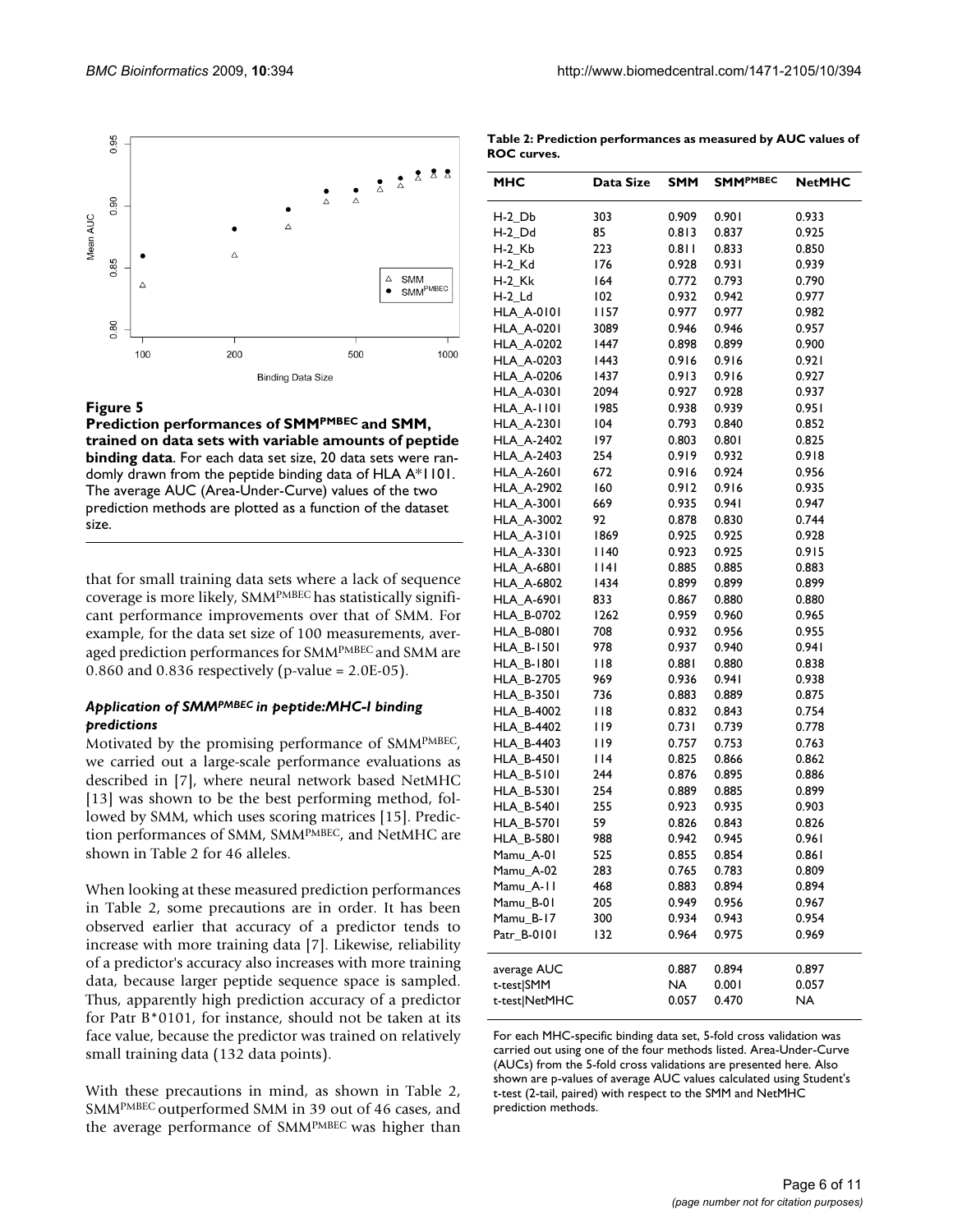SMM (0.894 vs. 0.887 AUC values). The small but consistent improvements are statistically significant with p-value of 0.001 using Student's t-test (paired two tailed; the test assumes that AUC values over data sets follow a normal distribution). The same comparison for SMMPMBEC and NetMHC indicated that their difference of average performances was not statistically significant (p-value = 0.47). Thus, the use of PMBEC as a Bayesian prior improves performance for SMMPMBEC, yielding a performance that is overall comparable to that of NetMHC. Given that NetMHC uses neural networks to represent a model of peptide:MHC binding specificity, it is noteworthy that the use of a simple scoring matrix coupled with a Bayesian prior can match its prediction performance.

A closer look at Table 2 reveals that the most significant performance improvements of SMMPMBEC over SMM tend to come from alleles with smaller data sets (e.g. HLA A\*2301, HLA B\*4501). This is in agreement with what has been observed earlier that at smaller data size, the benefits of PMBEC as a Bayesian prior compensating for missing binding data are more apparent.

We have also carried out performance evaluations for SMMBLOSUM (Additional file 3: Dataset S3). The difference between averaged prediction performances of SMM<sup>BLOSUM</sup> and SMMPMBEC was 0.0003, which is not statistically significant (p-value =  $0.83$ ). We attribute their similar performances mainly to a feature of SMM approach where prior is relied on less as more binding data become available for training. In fact, when prediction performance differences of SMMPMBEC and SMMBLOSUM are plotted against training data set sizes, a clear pattern emerges where larger training data sizes correlate with smaller performance differences (data not shown). About 80% of data sets are contained within  $\pm$  0.01 AUC of zero performance difference.

Of the remaining 20% of the data sets, we see that three MHCs with the highest performance differences favoring PMBEC have binding motifs with strong preference for Glutamic acid at the anchor residue position. (Of these three MHCs, HLA B\*4403, followed by B\*4002 and H-2 KK, has the largest AUC difference of 0.037.) This latter observation supports one of the main arguments made in the present work that amino acid similarities involving Glutamic acid are the most prominent difference between PMBEC and BLOSUM. This in turn suggests that those MHC's with Glutamic acid as anchor residues is where SMMPMBEC's prediction performances will be superior to those of SMMBLOSUM.

## **Discussion**

We have derived a novel amino acid similarity matrix (PMBEC) for peptide:MHC class I binding. Rather than

relying on sequence alignments, the matrix was derived from experimentally measured binding affinities of combinatorial peptide mixtures. The use of combinatorial peptide mixtures afforded us an unbiased sampling of peptide sequence space. In total, a panel of 24 MHC class I molecules was probed, corresponding to 4320 binding affinity measurements of individual residues in diverse contexts of both peptide ligand and receptor molecule. This approach can, therefore, directly evaluate amino acid similarities in the context of peptide:protein binding.

Once the PMBEC matrix was derived, its comparisons with all complete 135 amino acid similarity matrices taken from the AA Index Database have shown that the matrix is different from previously established amino acid similarity matrices. To determine where PMBEC most differs, detailed comparisons with BLOSUM62 (representative of those matrices most similar to PMBEC) have revealed that PMBEC considers pairs of amino acids with opposite charges to be very dissimilar, while BLOSUM62 considers them a neutral exchange. These differences are most likely due to different molecular consequences of substituting an amino acid in a protein, and in a peptide bound to MHC. Specifically, in protein sequences, most charged residues are on the surface, and a reversal of charge can often be tolerated well, as it preserves hydrophilicity. For peptide ligands, on the other hand, a reversal of charge is likely going to adversely affect their binding affinities.

Because of these peptide:protein specific features, we expect the PMBEC matrix will be useful in modelling peptide similarities in the context of immune recognition. In addition, we also expect that the matrix will be of use to those studying other types of peptide:protein interactions (e.g. SH3, PDZ, and WW protein domains). In hindsight, we are surprised that a novel amino acid similarity matrix such as PMBEC can still be discovered. Our work further underscores the importance of application-specific amino acid similarity matrices in computational biology, since molecular context determines which matrices are more meaningful.

In the context of predicting MHC class I binding peptides, we have shown that SMMPMBEC - which uses PMBEC as a Bayesian prior - has a significantly better prediction performance than SMM. For those alleles with small data sets, performance improvements were more apparent, indicating that the use of PMBEC as a Bayesian prior is likely compensating for inadequate peptide sequence coverage. We have also shown that SMMPMBEC's ability to infer 'true' binding energy contributions of intentionally excluded residues from others present in the binding data is limited. This is probably due to subtle differences of MHC molecule binding specificities that have so far not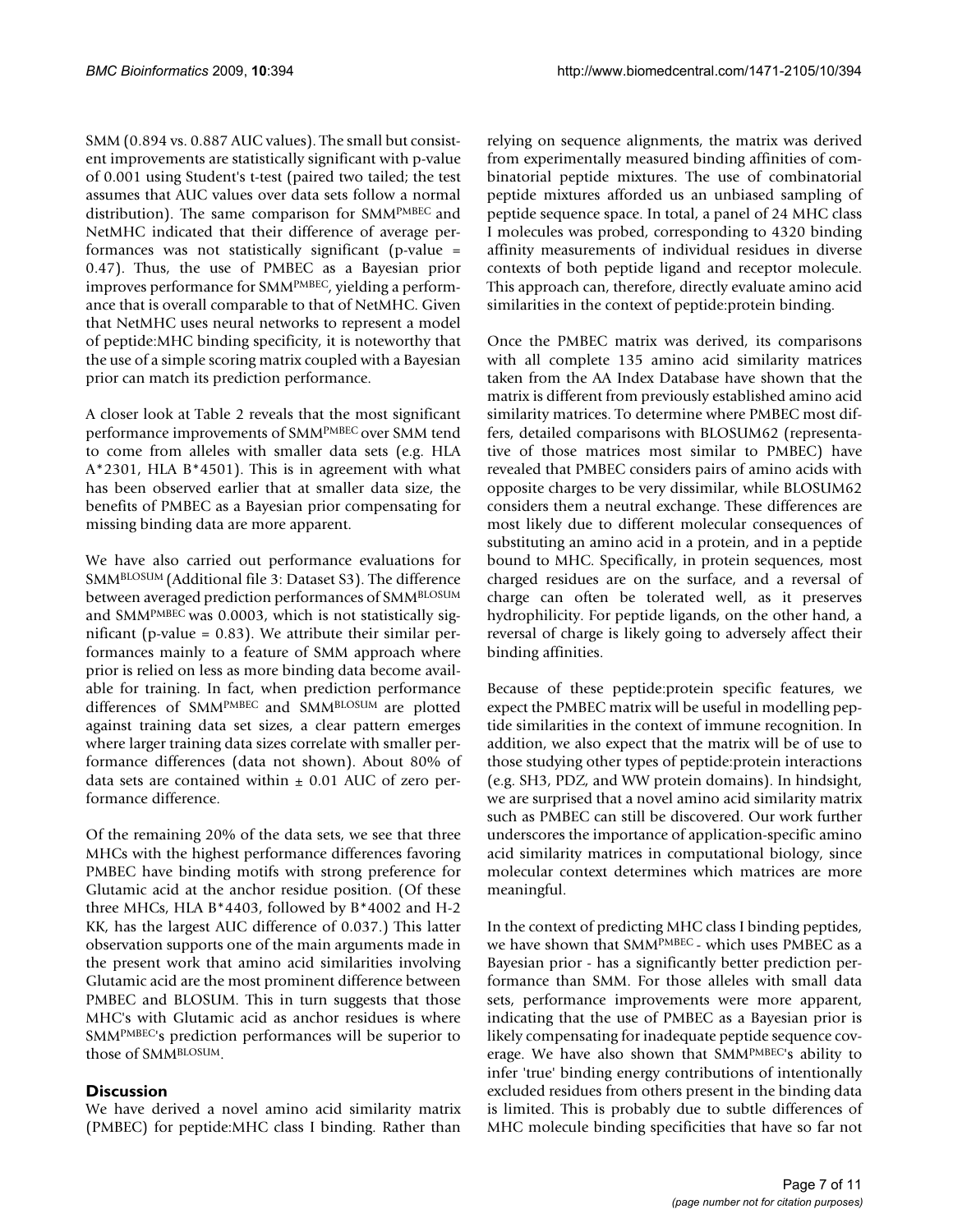been appreciated. For comparison, a Bayesian prior based on BLOSUM62 also displays this property.

We have also shown that the average performance difference of SMMPMBEC and NetMHC (the best performing method for peptide:MHC class I binding prediction according to recent benchmarks) is not statistically significant. Our results indicate that, at least for peptide:MHC class I binding predictions, scoring matrices can provide competitive prediction performances. This close prediction performances between a non-linear model and a linear one suggests that the limit of a linear model has been reached. From a practical standpoint, the key advantages of using a scoring matrix are that the model is easy to understand, interpret, and communicate.

Lastly, although the use of PMBEC improves prediction performance, the simplicity of the approach comes with a number of inherent limitations. One notable limitation is that the same set of amino acid similarity rules encoded in PMBEC is used for all peptide positions. Since there are position dependent influences observed for peptide:MHC binding motifs, such information may be used in the near future with more experimental data.

## **Conclusion**

PMBEC is a novel amino acid similarity matrix derived for peptide:MHC class I binding. One prominent feature of the matrix is that it disfavors substitutions of amino acids with opposite charges. This is likely a general feature of peptide:protein interactions. We have also demonstrated the usefulness of PMBEC in the context of peptide:MHC class I binding predictions, by using it as a Bayesian prior in a new prediction method SMMPMBEC. Results from a large-scale benchmark indicate that its prediction performance rivals that of one of the best performing methods in the field.

## **Methods**

#### *Positional scanning combinatorial peptide library and peptide synthesis*

The combinatorial library was synthesized as previously described [16]. Each pool in the library contains 9-mer peptides with one fixed residue at a single position. With each of the 20 naturally occurring residues represented at each position along the 9-mer backbone, the entire library consisted of 180 peptide mixtures. Peptides utilized in screening studies were synthesized as described elsewhere [17], or purchased as crude material from Mimotopes (Minneapolis, MN/Clayton, Victoria, Australia), Pepscan Systems B.V. (Lelystad, Netherland) or A and A Labs (San Diego, CA). Peptides synthesized for use as radiolabeled ligands were synthesized by A and A Labs and purified to >95% homogeneity by reverse phase HPLC. Purity of these peptides was determined using analytical reversephase HPLC and amino acid analysis, sequencing, and/or mass spectrometry. Peptides were radiolabeled with the chloramine T method [18]. Lyophilized peptides were resuspended at 4-20 mg/ml in 100% DMSO, then diluted to required concentrations in PBS +0.05% (v/v) nonidet P40 (Fluka Biochemika, Buchs, Switzerland).

## *Target major histocompatibility complex (MHC) molecules for the generation of binding data using combinatorial peptide mixtures*

For each one of the 24 MHC molecules, a scoring matrix was generated. The target MHC molecules came from four organisms: human (A\*0201, A\*6802, A\*3201, A\*3001, B\*5802, B\*5801, B\*5401, B\*5301, B\*5101, B\*3501, B\*2705, B\*1503, B\*1501, B\*0801, and B\*0702); mouse (H-2 Kk, H-2 Kd, H-2 Dd, and H-2 Db); chimpanzee (Patr A\*0401 and Patr A\*0301); and macaque (Mamu B\*08, Mamu B\*03, and Mamu B\*01). Binding data for human and mouse have been published in [19]; those for chimpanzee in [20]; and those for macaque have been submitted.

## *MHC purification and peptide binding assays*

MHC purification and quantitative binding assays based on the inhibition of binding of a high affinity radiolabeled ligand were performed essentially as described elsewhere [18-21]. In competition assays, each mixture or individual peptide was tested in 3 or more independent experiments for its capacity to inhibit the binding of the radiolabeled peptide. The concentration of peptide yielding 50% inhibition of the binding of the radiolabeled peptide was calculated. Under the conditions utilized, where the concentration of the labelled ligand is less than that of MHC molecule and  $IC_{50}$  is greater than the concentration of MHC molecule, the measured  $IC_{50}$  values are reasonable approximations of dissociation constant, KD.

## *Comparing amino acid similarity matrices from different sources*

An accurate comparison of amino acid matrices was important in this study because we wanted to determine whether the peptide:MHC binding covariance matrix (PMBEC) introduced in this work is significantly different from others. Toward this, amino acid similarity matrices were first centered [22] as shown for the matrix *A*,

$$
A^C = {}^t H A H,
$$

where  $H = I - J/n$ , *I* is an identity matrix, *J* is a matrix composed of ones, and *n* is 20. Centering of matrices reduces the influence of data source dependent expected probabilities. Following this, Pearson's correlation coefficients of matrices with respect to PMBEC were calculated. Out of 210 unique elements for each symmetric 20 × 20 matrix, 190 non-diagonal elements were considered for the calcu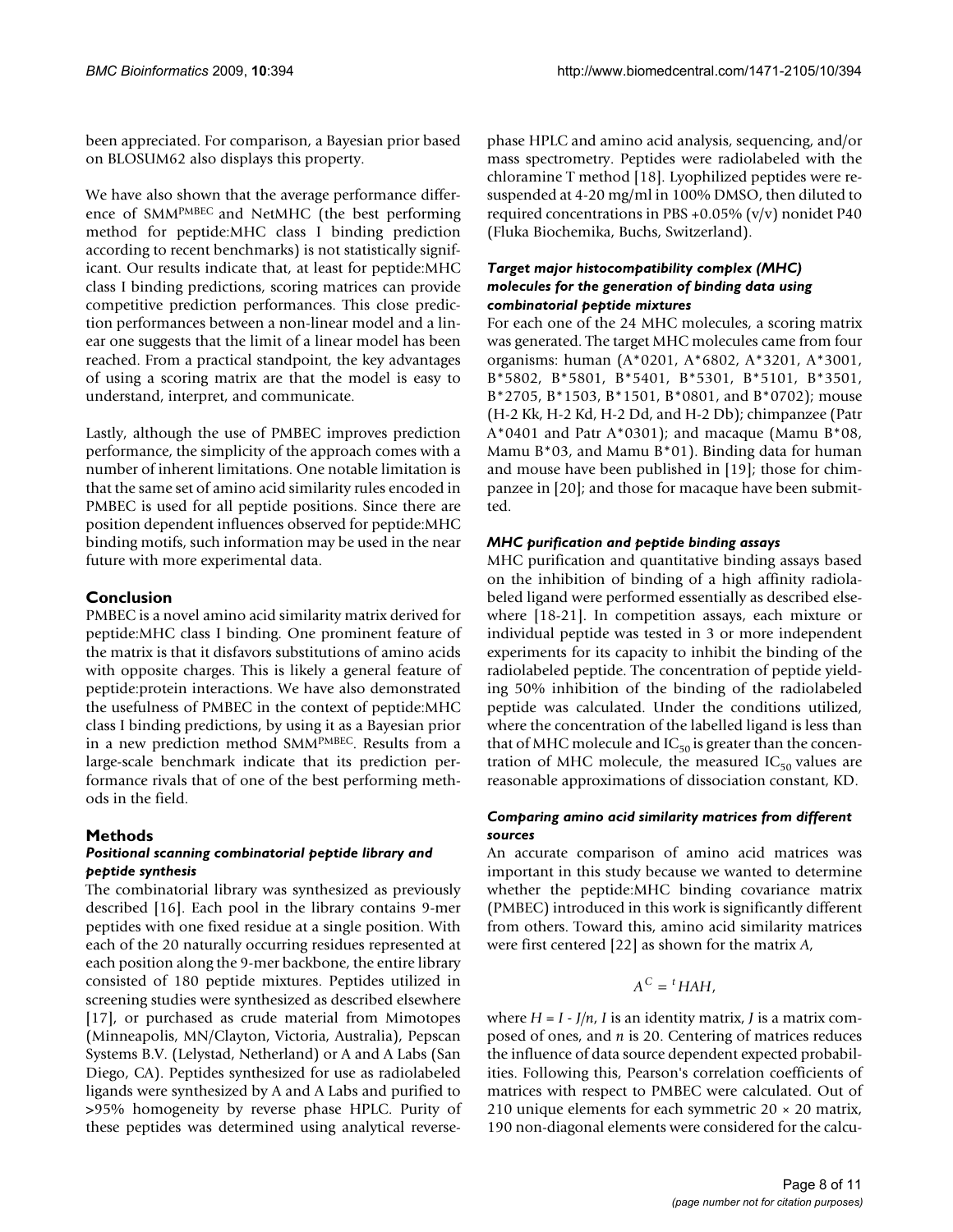lation of correlation since we are interested in relationships involving two *different* residues.

#### *Application of PMBEC as a Bayesian prior*

We have previously established the SMM prediction method [15], which models the peptide binding specificity for a given MHC allele as a scoring matrix. Each matrix entry corresponds to the predicted binding energy contribution of a residue in a fixed length peptide. The matrix is determined by minimizing the difference between predicted and measured binding affinities in combination with a regularization term, which serves to push any entry in the scoring matrix toward zero for which no clear contribution to binding can be determined from the training data. This approach has been shown to vastly outperform other scoring matrix based predictions such as ARB and Rankpep [6,7], but it is outperformed by NetMHC, which uses artificial neural networks and amino acid similarity information.

Motivated by this observation, we reasoned that prediction performances of SMM can also be improved by incorporating amino acid similarity information. We reframed SMM from a Bayesian viewpoint, and assigned prior probabilities to scoring matrices by assuming that their matrix entries follow the multivariate normal distribution defined by the covariance values in PMBEC. The minimization of differences between measured and predicted affinities corresponds to maximizing the likelihood of observing the measured binding affinities for a given scoring matrix. It can be shown that the regularization term in the original SMM approach corresponds to the use of a Bayesian prior that assumes a multivariate normal distribution for the scoring matrix but assumes no correlation between different amino acids. In essence, the use of this Bayesian prior now favors scoring matrices that reflect amino acid similarity information encoded in PMBEC. Details of the derivation are shown in the following section.

From here on, SMM refers to the original version of the method, where an identity matrix is used in a prior. Likewise, SMMPMBEC and SMMBLOSUM use PMBEC and BLOSUM62 matrices in their priors, respectively.

#### *Implementation of Bayesian prior into SMM*

To build a model of binding specificity of an MHC molecule for 9-mer peptides, a scoring matrix is trained, given *N* binding affinity measurements,  $b_m(Nx1)$ . The scoring matrix is represented as a vector including an offset variable, yielding a total of 20 × 9 + 1 = 181 rows: *w(181x1)*. Peptide sequences are represented using a sparse encoding scheme, where a binary vector of length 20 is associated with each residue position. Thus, *N* 9-mer peptides can be represented by a matrix, *H(Nx181)*. Binding predictions

are carried out by a matrix multiplication *H* and *w*, resulting in a vector of predicted binding affinities for the peptides.

Assuming that errors in binding affinity measurements,  $b_{m'}$  are normally distributed with variance,  $\delta^2$ , and zero mean, the likelihood of the binding measurements given a scoring matrix, *w*, is:

$$
likelihood = p(b_m \mid w) = const \cdot \exp\left(\frac{-(Hw - b_m)^2}{\delta^2}\right)
$$

Assuming that the columns of the scoring matrix, *w*, follow the multivariate normal distribution specified by the covariance matrix, *C*, the prior is:

$$
prior = p(w) = const * \exp(-^t w C^{-1} w)
$$

From this Bayesian viewpoint, it can be seen that the SMM approach uses an identity matrix for the covariance matrix, *C*, in a prior. Using Bayes' theorem, the posterior can now be defined as:

$$
p(w | b_m) = p(b_m | w) p(w)
$$

By maximizing the posterior, the model, *w*, is optimized to best correlate with the binding measurements,  $b_{m}$ , with respect to the prior. To solve for *w*, both sides of the equation are log transformed and then multiplied by the experimental error,  $\delta^2$ , to yield:

$$
-\delta^{2} \log(p(w \mid b_{m})) = (Hw - b_{m})^{2} + \delta^{2 t} w C^{-1} w
$$

After differentiating the equation and solving for *w*, it can be shown that the following equation is an analytical solution for *w* that minimizes the above equation:

$$
w = [{}^{t} H H + \lambda C^{-1}]^{-1} {}^{t} H b_m,
$$

where  $\lambda = \delta^2$  now serves as a scaling factor balancing the influences of  $p(b_m|w)$  and  $p(w)$ . Put it differently,  $\lambda$  determines how much influence the covariance matrix has at each residue position. The optimal  $\lambda$  is determined by minimizing the cross-validated distance shown below:

$$
\Phi(\lambda) = \sum_i \|H_{blind,i} w_i(\lambda) - \gamma_{blind,i}\|
$$

Here, the binding data was split into five parts where one part is labelled 'blind' and the remaining 'training'. The model *w* was generated based on the 'training' set and was used to make predictions for the 'blind' set. The cross-validated distance uses a sum of squared errors as the norm.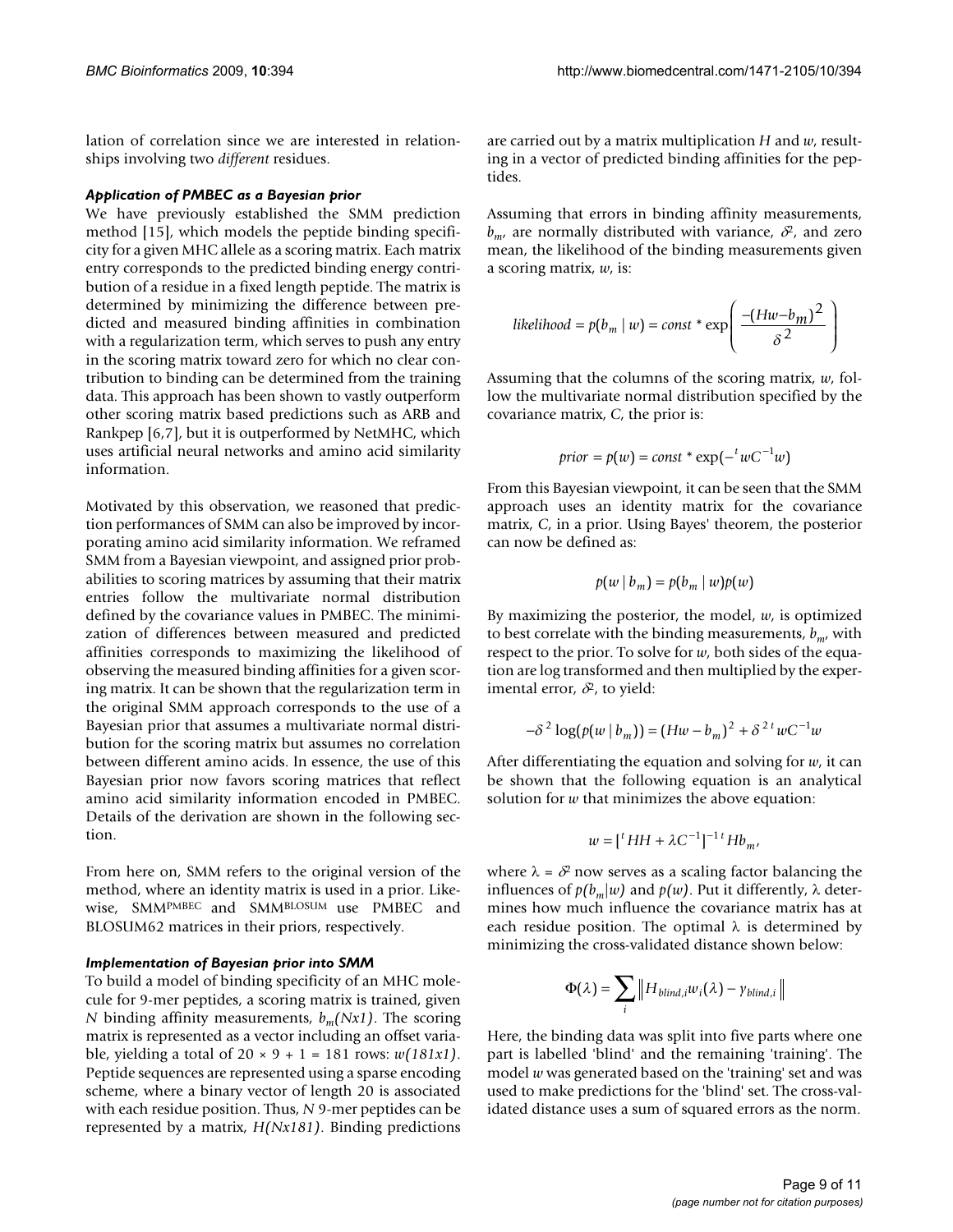To generate a robust model, the process of splitting the binding data, optimizing λ, and generating *w* is repeated 10 times, yielding 10 models. The final model returned by the prediction method is an average of these 10 models.

#### *Evaluation of the prediction methods*

Five-fold cross validation was used to measure prediction performances of methods. Here, a binding dataset is divided into 5 equal subsets, where one subset is labelled a testing set and the remaining 4/5 subsets a training set. A model was generated based on the training set only and used to make predictions for the testing set. This step was repeated 4 more times by rotating around the testing set label, resulting in *blind* predictions for the full dataset in the end. Performance was measured by calculating an Area-Under-Curve (AUC) of Receiver-Operating-Characteristic (ROC) curve of the blind predictions with respect to corresponding measured binding affinities. An AUC value has a range from 0.5 to 1.0, where it can be interpreted as the probability of distinguishing binders from non-binders if they were picked randomly. Thus, a value of 1.0 indicates a perfect prediction where as that of 0.5 indicates random.

#### **Authors' contributions**

BP conceived and designed the experiments. YK and JS performed the experiments. YK, JS, CP, AS, and BP analyzed the data. JS and CP contributed reagents/materials. YK, JS, CP, AS, and BP wrote the paper. All authors read and approved the final manuscript.

## **Additional material**

## **Additional file 1**

*Raw binding affinity data of combinatorial peptide scanning library against the 24 MHC molecules. Binding affinity measurements of each peptide library are shown for all 24 MHC molecules. Each row represents a peptide library, which corresponds to a fixed residue at a given position. Columns span the 24 MHC molecules.*

Click here for file

[\[http://www.biomedcentral.com/content/supplementary/1471-](http://www.biomedcentral.com/content/supplementary/1471-2105-10-394-S1.TXT) 2105-10-394-S1.TXT]

## **Additional file 2**

*Peptide:MHC Binding Energy Covariance Matrix. This covariance matrix was calculated from the raw binding in Dataset S1. The symmetric matrix has dimensions of 20 × 20. Each entry represents how two residues contribute to binding affinities with respect to each other. A positive value indicates they are alike; a negative value indicates they are different.* Click here for file

[\[http://www.biomedcentral.com/content/supplementary/1471-](http://www.biomedcentral.com/content/supplementary/1471-2105-10-394-S2.MAT) 2105-10-394-S2.MAT]

#### **Additional file 3**

*Prediction performances of NetMHC, SMM, SMMPMBEC, and SMMBLOSUM. This is an expanded version of benchmark results shown in the manuscript by including prediction performances of SMMBLO-SUM.*

Click here for file

[\[http://www.biomedcentral.com/content/supplementary/1471-](http://www.biomedcentral.com/content/supplementary/1471-2105-10-394-S3.XLS) 2105-10-394-S3.XLS]

#### **Acknowledgements**

This work was supported by the National Institutes of Health contract HHSN26620040006C, and PSWRCE grant U54 AI065359 to BP. This is Kyowa Hakko Kirin publication number 1104.

#### **References**

- 1. Henikoff S, Henikoff JG: **[Amino Acid Substitution Matrices from](http://www.ncbi.nlm.nih.gov/entrez/query.fcgi?cmd=Retrieve&db=PubMed&dopt=Abstract&list_uids=1438297) [Protein Blocks.](http://www.ncbi.nlm.nih.gov/entrez/query.fcgi?cmd=Retrieve&db=PubMed&dopt=Abstract&list_uids=1438297)** *Proc Natl Acad Sci USA* 1992, **89(22):**10915-10919.
- 2. Dayhoff MO, Schwartz RM, Orcutt BC: **A model of evolutionary change in proteins.** *Atlas of Protein Sequence and Structure* 1978:345-352.
- 3. Altschul SF, Madden TL, Schaffer AA, Zhang J, Zhang Z, Miller W, Lipman DJ: **[Gapped BLAST and PSI-BLAST: a new generation of](http://www.ncbi.nlm.nih.gov/entrez/query.fcgi?cmd=Retrieve&db=PubMed&dopt=Abstract&list_uids=9254694) [protein database search programs.](http://www.ncbi.nlm.nih.gov/entrez/query.fcgi?cmd=Retrieve&db=PubMed&dopt=Abstract&list_uids=9254694)** *Nucl Acids Res* 1997, **25(17):**3389-3402.
- 4. Peters B, Bulik S, Tampe R, van Endert PM, Holzhutter H-G: **[Identi](http://www.ncbi.nlm.nih.gov/entrez/query.fcgi?cmd=Retrieve&db=PubMed&dopt=Abstract&list_uids=12902473)[fying MHC Class I Epitopes by Predicting the TAP Transport](http://www.ncbi.nlm.nih.gov/entrez/query.fcgi?cmd=Retrieve&db=PubMed&dopt=Abstract&list_uids=12902473) [Efficiency of Epitope Precursors.](http://www.ncbi.nlm.nih.gov/entrez/query.fcgi?cmd=Retrieve&db=PubMed&dopt=Abstract&list_uids=12902473)** *J Immunol* 2003, **171(4):**1741-1749.
- 5. Burgevin A, Saveanu L, Kim Y, Barilleau E, Kotturi M, Sette A, van Endert P, Peters B: **[A Detailed Analysis of the Murine TAP Trans](http://www.ncbi.nlm.nih.gov/entrez/query.fcgi?cmd=Retrieve&db=PubMed&dopt=Abstract&list_uids=18545702)[porter Substrate Specificity.](http://www.ncbi.nlm.nih.gov/entrez/query.fcgi?cmd=Retrieve&db=PubMed&dopt=Abstract&list_uids=18545702)** *PLoS ONE* 2008, **3(6):**e2402.
- 6. Lin H, Ray S, Tongchusak S, Reinherz E, Brusic V: **[Evaluation of](http://www.ncbi.nlm.nih.gov/entrez/query.fcgi?cmd=Retrieve&db=PubMed&dopt=Abstract&list_uids=18366636) [MHC class I peptide binding prediction servers: Applications](http://www.ncbi.nlm.nih.gov/entrez/query.fcgi?cmd=Retrieve&db=PubMed&dopt=Abstract&list_uids=18366636) [for vaccine research.](http://www.ncbi.nlm.nih.gov/entrez/query.fcgi?cmd=Retrieve&db=PubMed&dopt=Abstract&list_uids=18366636)** *BMC Immunology* 2008, **9(1):**8.
- 7. Peters B, Bui H-H, Frankild S, Nielsen M, Lundegaard C, Kostem E, Basch D, Lamberth K, Harndahl M, Fleri W, *et al.*: **[A Community](http://www.ncbi.nlm.nih.gov/entrez/query.fcgi?cmd=Retrieve&db=PubMed&dopt=Abstract&list_uids=16789818) [Resource Benchmarking Predictions of Peptide Binding to](http://www.ncbi.nlm.nih.gov/entrez/query.fcgi?cmd=Retrieve&db=PubMed&dopt=Abstract&list_uids=16789818) [MHC-I Molecules.](http://www.ncbi.nlm.nih.gov/entrez/query.fcgi?cmd=Retrieve&db=PubMed&dopt=Abstract&list_uids=16789818)** *PLoS Comput Biol* 2006, **2(6):**e65.
- 8. Nielsen M, Lundegaard C, Worning P, Lauemoller SL, Lamberth K, Buus S, Brunak S, Lund O: **[Reliable prediction of T-cell epitopes](http://www.ncbi.nlm.nih.gov/entrez/query.fcgi?cmd=Retrieve&db=PubMed&dopt=Abstract&list_uids=12717023) [using neural networks with novel sequence representations.](http://www.ncbi.nlm.nih.gov/entrez/query.fcgi?cmd=Retrieve&db=PubMed&dopt=Abstract&list_uids=12717023)** *Protein Sci* 2003, **12(5):**1007-1017.
- 9. Buus S, Lauemoller SL, Worning P, Kesmir C, Frimurer T, Corbet S, Fomsgaard A, Hilden J, Holm A, Brunak S: **[Sensitive quantitative](http://www.ncbi.nlm.nih.gov/entrez/query.fcgi?cmd=Retrieve&db=PubMed&dopt=Abstract&list_uids=14617044) [predictions of peptide-MHC binding by a 'Query by Commit](http://www.ncbi.nlm.nih.gov/entrez/query.fcgi?cmd=Retrieve&db=PubMed&dopt=Abstract&list_uids=14617044)[tee' artificial neural network approach.](http://www.ncbi.nlm.nih.gov/entrez/query.fcgi?cmd=Retrieve&db=PubMed&dopt=Abstract&list_uids=14617044)** *Tissue Antigens* 2003, **62(5):**378-384.
- 10. Lundegaard C, Lamberth K, Harndahl M, Buus S, Lund O, Nielsen M: **[NetMHC-3.0: accurate web accessible predictions of human,](http://www.ncbi.nlm.nih.gov/entrez/query.fcgi?cmd=Retrieve&db=PubMed&dopt=Abstract&list_uids=18463140) mouse and monkey MHC class I affinities for peptides of [length 8-11.](http://www.ncbi.nlm.nih.gov/entrez/query.fcgi?cmd=Retrieve&db=PubMed&dopt=Abstract&list_uids=18463140)** *Nucl Acids Res* 2008, **36(suppl\_2):**W509-512.
- 11. Lundegaard C, Lund O, Nielsen M: **[Accurate approximation](http://www.ncbi.nlm.nih.gov/entrez/query.fcgi?cmd=Retrieve&db=PubMed&dopt=Abstract&list_uids=18413329) [method for prediction of class I MHC affinities for peptides](http://www.ncbi.nlm.nih.gov/entrez/query.fcgi?cmd=Retrieve&db=PubMed&dopt=Abstract&list_uids=18413329) of length 8, 10 and 11 using prediction tools trained on [9mers.](http://www.ncbi.nlm.nih.gov/entrez/query.fcgi?cmd=Retrieve&db=PubMed&dopt=Abstract&list_uids=18413329)** *Bioinformatics* 2008, **24(11):**1397-1398.
- 12. Lundegaard C, Nielsen M, Lund O: **[The validity of predicted T](http://www.ncbi.nlm.nih.gov/entrez/query.fcgi?cmd=Retrieve&db=PubMed&dopt=Abstract&list_uids=17045685)[cell epitopes.](http://www.ncbi.nlm.nih.gov/entrez/query.fcgi?cmd=Retrieve&db=PubMed&dopt=Abstract&list_uids=17045685)** *Trends in Biotechnology* 2006, **24(12):**537-538.
- 13. Nielsen M, Lundegaard C, Worning P, Lauemoller SL, Lamberth K, Buus S, Brunak S, Lund O: **[Reliable prediction of T-cell epitopes](http://www.ncbi.nlm.nih.gov/entrez/query.fcgi?cmd=Retrieve&db=PubMed&dopt=Abstract&list_uids=12717023) [using neural networks with novel sequence representations.](http://www.ncbi.nlm.nih.gov/entrez/query.fcgi?cmd=Retrieve&db=PubMed&dopt=Abstract&list_uids=12717023)** *Protein Sci* 2003, **12(5):**1007-1017.
- 14. Kawashima S, Kanehisa M: **[AAindex: Amino Acid index data](http://www.ncbi.nlm.nih.gov/entrez/query.fcgi?cmd=Retrieve&db=PubMed&dopt=Abstract&list_uids=10592278)[base.](http://www.ncbi.nlm.nih.gov/entrez/query.fcgi?cmd=Retrieve&db=PubMed&dopt=Abstract&list_uids=10592278)** *Nucl Acids Res* 2000, **28(1):**374.
- 15. Peters B, Sette A: **[Generating quantitative models describing](http://www.ncbi.nlm.nih.gov/entrez/query.fcgi?cmd=Retrieve&db=PubMed&dopt=Abstract&list_uids=15927070) [the sequence specificity of biological processes with the sta](http://www.ncbi.nlm.nih.gov/entrez/query.fcgi?cmd=Retrieve&db=PubMed&dopt=Abstract&list_uids=15927070)[bilized matrix method.](http://www.ncbi.nlm.nih.gov/entrez/query.fcgi?cmd=Retrieve&db=PubMed&dopt=Abstract&list_uids=15927070)** *BMC Bioinformatics* 2005, **6(1):**132.
- 16. Pinilla C, Appel J, Blanc P, Houghten R: **[Rapid identification of high](http://www.ncbi.nlm.nih.gov/entrez/query.fcgi?cmd=Retrieve&db=PubMed&dopt=Abstract&list_uids=1476743) [affinity peptide ligands using positional scanning synthetic](http://www.ncbi.nlm.nih.gov/entrez/query.fcgi?cmd=Retrieve&db=PubMed&dopt=Abstract&list_uids=1476743)**